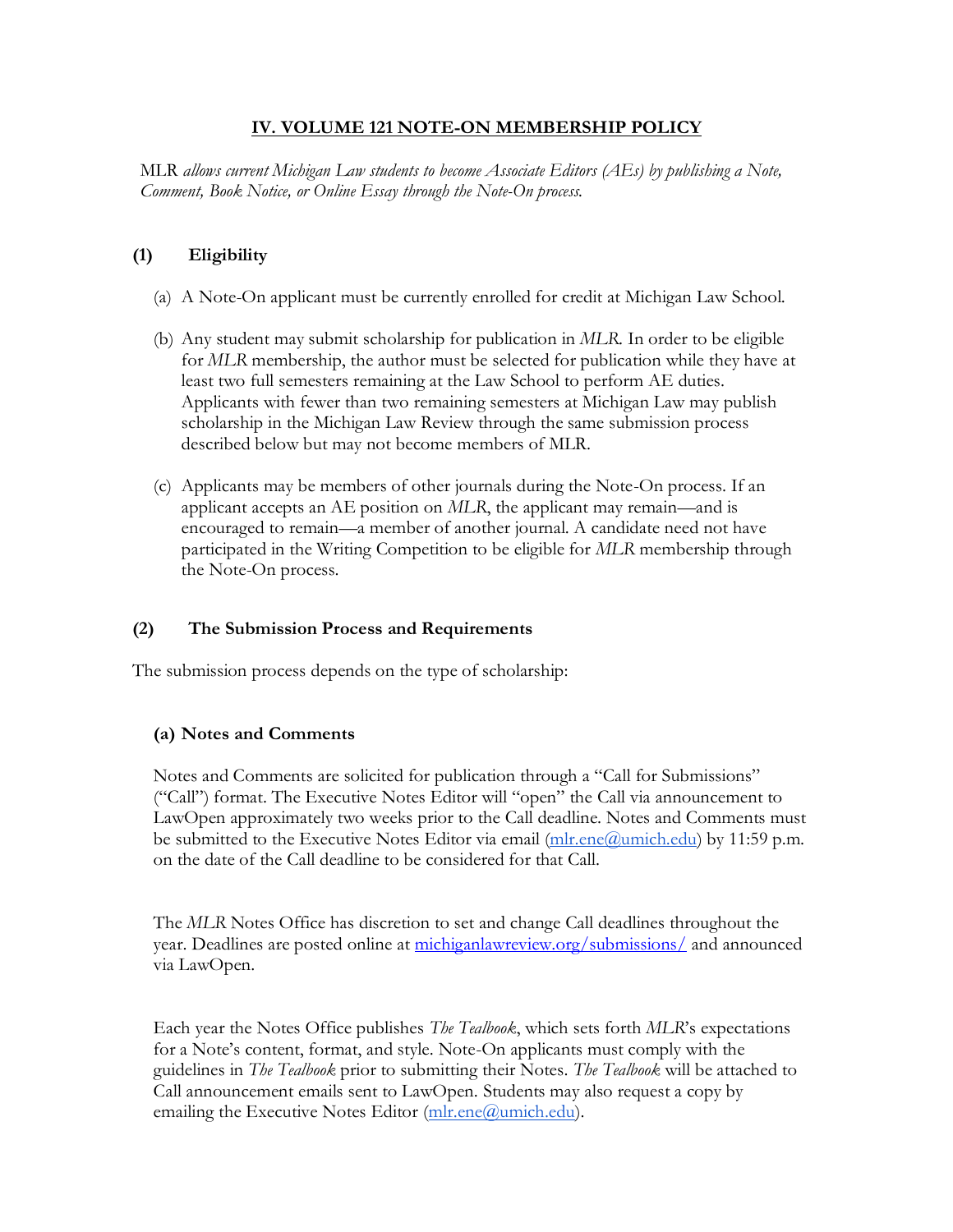An applicant may submit only one Note or Comment to each Call. Applicants are discouraged from submitting to more than three consecutive Calls; we encourage authors to take the time necessary to meaningfully integrate feedback. A Note must be entirely the author's own work. The applicant may receive feedback and guidance from faculty members and/or peers, including mentors on other journals. The Notes Office strongly encourages applicants to keep submissions under 15,000 words, including footnotes, although it is not a strict limit.

# **(b) Book Notices**

Selections for Volume 121's Book Review issue will occur on a rolling basis beginning February 1, 2022 until May 14, 2022, with publication scheduled for Spring 2023. For the 2023 issue, the book's publication date should be either 2021 or 2022. Our preference for final reviews is no more than 8,500 words, including footnotes.

Book Notices should be submitted to the Executive Notes Editor via email [\(mlr.ene@umich.edu\)](mailto:mlr.ene@umich.edu).

# **(c) Online Essays**

The *Michigan Law Review Online* publishes short articles and op-ed style pieces as well as timely responses to articles in the print journal of the *Michigan Law Review*. We invite essay submissions on current areas of legal thought and research. We strongly prefer submissions of between 4,000 and 6,000 words, including footnotes, and pieces written in a style accessible to a general legal audience of practitioners and policymakers. Pieces will be published on an expedited production schedule.

Please submit Online Essays for consideration, as well as any questions, to the Executive Notes Editor via email [\(mlr.ene@umich.edu\)](mailto:mlr.ene@umich.edu).

#### **(3) Submission Evaluation**

The Executive Notes Editor will anonymize all submissions before distributing them for evaluation. The Notes Office will evaluate Notes and Comments, the Book Review Editors will evaluate Book Notices, and the Online Office will evaluate Online Essays.

#### **(a) Notes and Comments**

The Notes Editors will evaluate all Notes and Comments based on readiness for publication. Notes considered ready for publication will comply with the guidelines set forth in *The Tealbook*, with particular emphasis on the Readiness for Publication Checklist (included as an Appendix to *The Tealbook*).

If the Notes Office does not accept the submission for publication, it will provide up to one page of commentary summarizing its evaluation and suggesting improvements. Revising a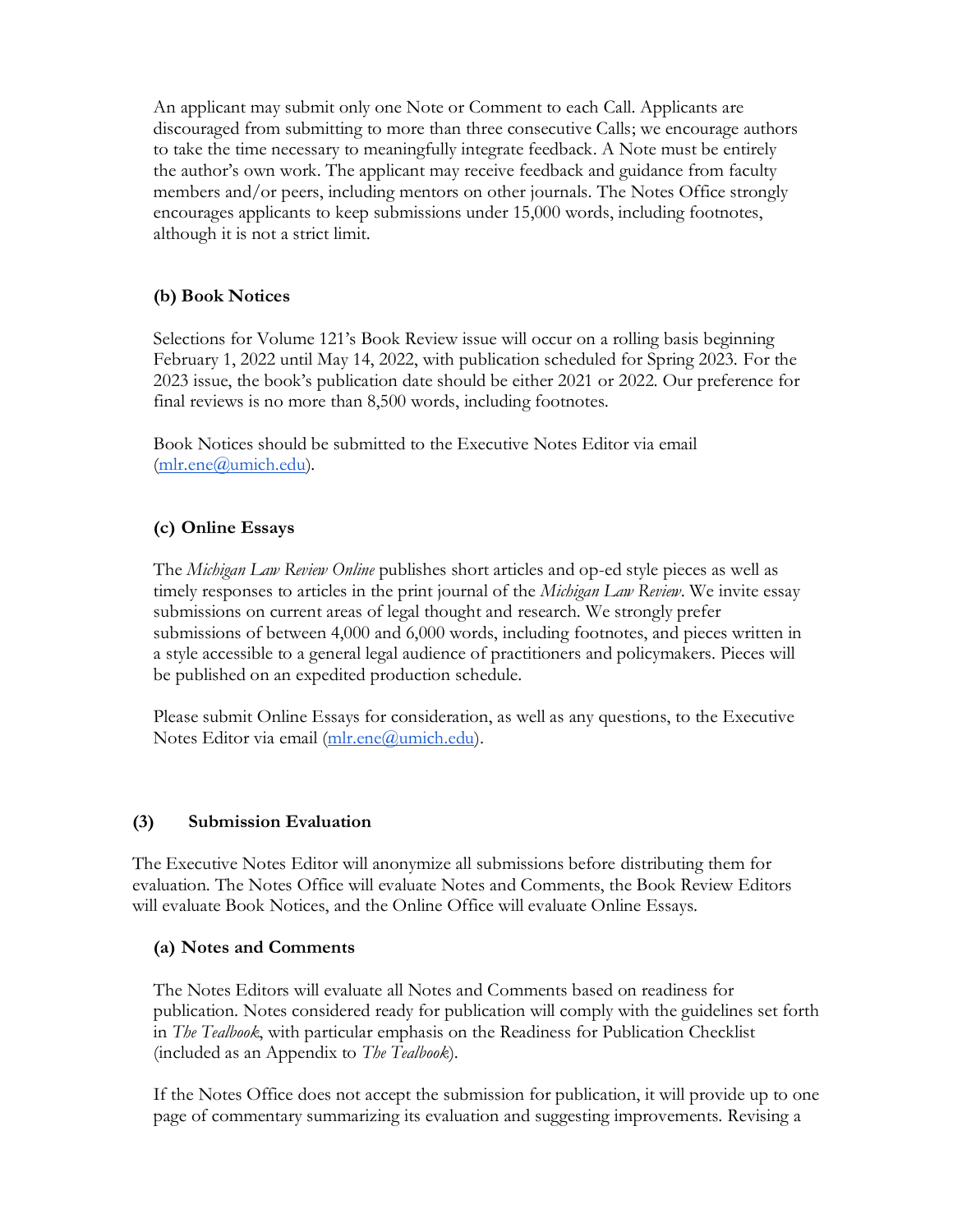Note or Comment in accordance with this commentary in no way guarantees its publication if submitted to a subsequent Call.

If a Note or Comment is preliminarily selected for publication, the Notes Office will notify the author and conduct a Full Read of the Note or Comment. After the Full Read, the Notes Office will provide the author with recommended and/or mandatory changes. Accepting mandatory changes may be a condition for publication.

# **(b) Book Notices**

The Book Review Editors will evaluate all Book Reviews based on readiness for publication. Reviews considered ready for publication will comply with the guidelines set forth in *The Tealbook*, with particular emphasis on the Readiness for Publication Checklist (included as an Appendix to *The Tealbook*).

The Book Review Office assesses both the quality of the review, and the relevance and timeliness of the book being reviewed. Only books published in 2021–22 are eligible for review. We value reviews of books with a wide-range of subject matter, and have published reviews of fiction. The review should have a legal hook or an element of legal analysis, and should offer a critique or argument based on the book, rather than a simple summary.

If the Book Review Office does not accept the submission for publication, it will provide up to one page of commentary summarizing its evaluation and suggesting improvements. Revising a Review in accordance with this commentary in no way guarantees its publication if submitted to a subsequent Call.

If a Review is preliminarily selected for publication, the Book Review Office will notify the author and conduct a Full Read of the Review. After the Full Read, the Office will provide the author with recommended and/or mandatory changes. Accepting mandatory changes may be a condition for publication.

#### **(c) Online Essays**

The Online Editors will evaluate all Online Essays based on timeliness and readiness for publication. To be considered timely, Online Essays should either respond to a recent article in the print journal of *Michigan Law Review* or otherwise contribute to a current or novel area of legal thought and research. Online Essays considered ready for publication will be between 4,000 and 6,000 words (including footnotes) and substantively comply with the BlueBook.

If an Online Essay is selected for publication, the Online Office will extend an offer to the author. Upon the author's acceptance, the Online Office will provide the author with recommended and/or mandatory changes. Accepting mandatory changes may be a condition for publication.

#### **(4) MLR Membership**